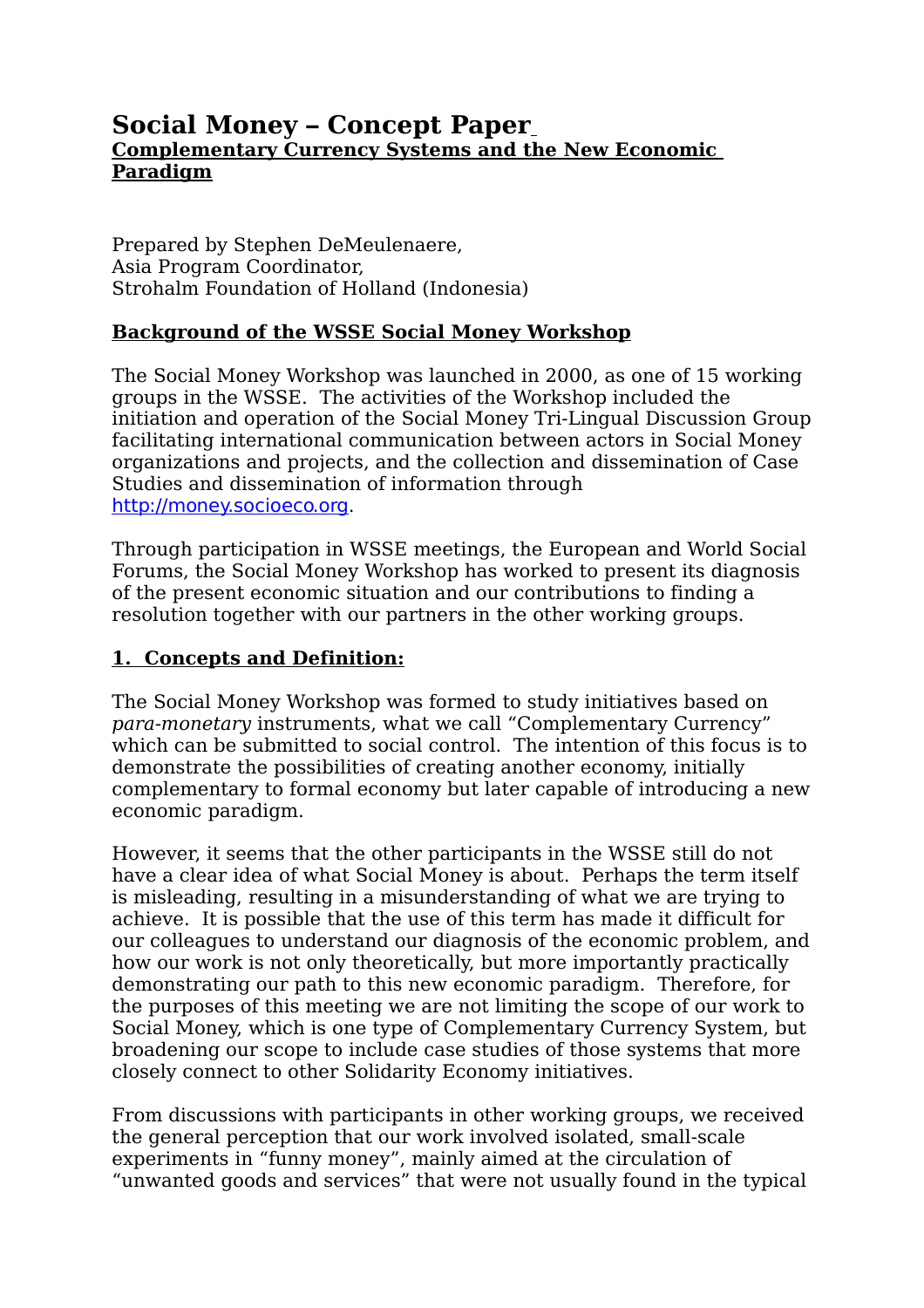range of goods and services normally described as essential for meeting basic needs. The lack of connection with national currency meant that those involved in Fair Trade, Micro and Solidarity Finance considered our contribution to be not relevant to their work, that our organizations were informal and therefore unprofessional and incapable of providing a wide range of financial services. Although some groups, such as Women and Economy could see that the valuation of traditionally undervalued activities would increase the opportunity for women to receive economic advantage from participating in a Social Money system, those involved in the redistribution of scarce monetary resources generally could not understand why we were doing, what we were doing or how we were doing it.

Thus it is important for us to re-present our diagnosis of the present economic and monetary situation, and how our systems are aiming at a new economic paradigm in a way that presents our values and indicators, as well as a strategy for practical collaboration with the other actors in the WSSE.

### **Diagnosis of the Economic Problem**

The study of Economics traditionally deals with the allocation of scarce resources, whether natural or monetary. National Currency, issued as loans at interest, reflects this perception of scarcity. The charging of interest ensures that the money supply is always below the level needed to support low level and local level exchange. As the creation of money by those who are able to borrow is a top-down process, inflation occurs even though those people at the bottom of society are not able to meet their needs using local resources. It is clearly evident that some parts of a country, and some parts of the world, do not have enough monetary resources to effectively meet needs, let alone generate capital to engage in production.

Secondly, Economic traditionally assumes that the marketplace is the most effective mechanism for facilitating the circulation of scarce money. Efficient and competitive industries thus circulate money between them, and inefficient and uncompetitive industries do not receive money. When interest rates on loans in third world countries are around 15-30%, it is difficult for industries in these countries to compete with companies that can access loans at 0-10% interest. Thus, the marketplace is not a level playing field. Micro and small industries in third world countries cannot access the capital they need at a price they can afford in order to develop their industries into something that is efficient and competitive. Money drains from local areas to urban areas, and the people migrate to follow the money.

Thirdly, in times of high inflation or deflation in wealthy countries, or in third world countries that experience permanent inflation, there is little incentive for people to circulate money. The circulation of money stagnates and the economy goes into recession or depression. As with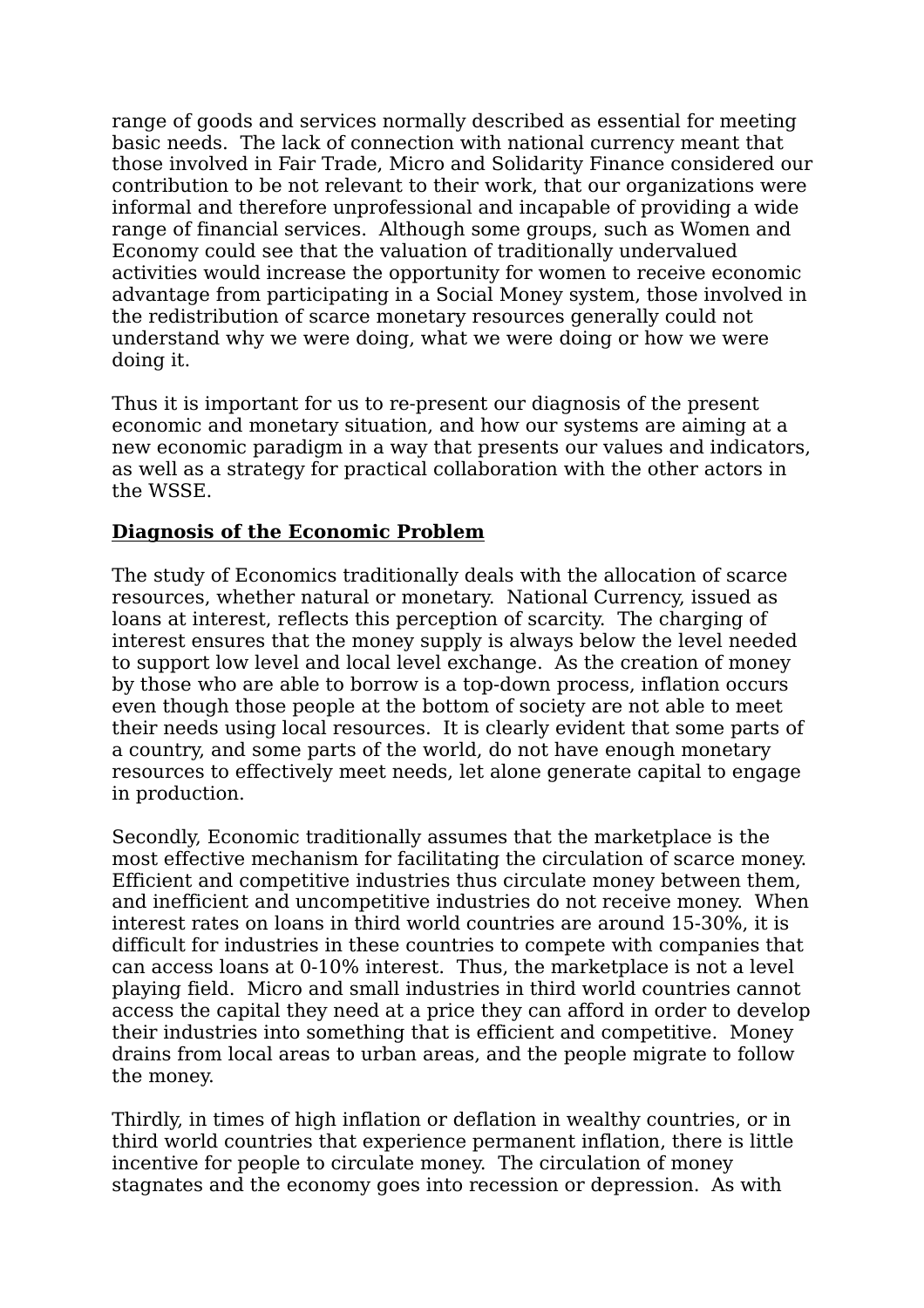what happened during the Asian Monetary Crisis, the natural mechanisms for speeding up a stagnating economy, or slowing down an overheating economy work far too slowly, and the impact on poor communities and third world societies can be devastating.

Although there are more points to the diagnosis than these three, already we can raise questions for our colleagues in the other working groups to consider:

In the field of Micro and Solidarity Finance, a person receives a loan to buy a machine to produce goods for the marketplace. The money for the machine has drained from the community to the city where the machine was purchased. When they take their goods to the marketplace there is not enough money to buy their products. How is money injected into the local level to support consumption? If a person does not have collateral for a loan, or title to the collateral they have, what methods are available to reduce loan risk, and thus the rate of interest for borrowers to help make them more price competitive with producers in countries with lower interest rates?

Further, a Self-Help Group of women receive loans to start virtually identical small home-based stores selling western products, which is a common practice with some microfinance organizations. How do their activities support one another, and the initiation of economic activities that would rebuild the local economy? What can the Self-Help Group do to encourage the circulation of money between its members?

In the field of Fair Trade, a handicraft producer receives a larger amount of money to sell to the Fair Trade buyer than if they sold their products on the regular marketplace. Next year, the Fair Trade organization has moved on, but the producer is considered inefficient and cannot sell their products. How does the producer recover from the distortion caused in the marketplace? Will the other producers who did not get Fair Trade contracts, and are jealous of the producer who had the contract with the Fair Trade buyer, be willing to support this producer? What can the Fair Trade organization do to develop a Micro, Small and Medium Enterprise network to support the sustainability of these enterprises?

The purpose of these questions is not to criticize the activities of our colleagues, not in the least. However, they raise points of discussion that the Social Money Workshop is working on to present solutions that participants in this workshop have already developed working solutions to.

### **Complementary Currency Systems and the New Economic Paradigm**

At the most basic level, Complementary Currency Systems deal with the identification and mobilization of abundant resources. On the one hand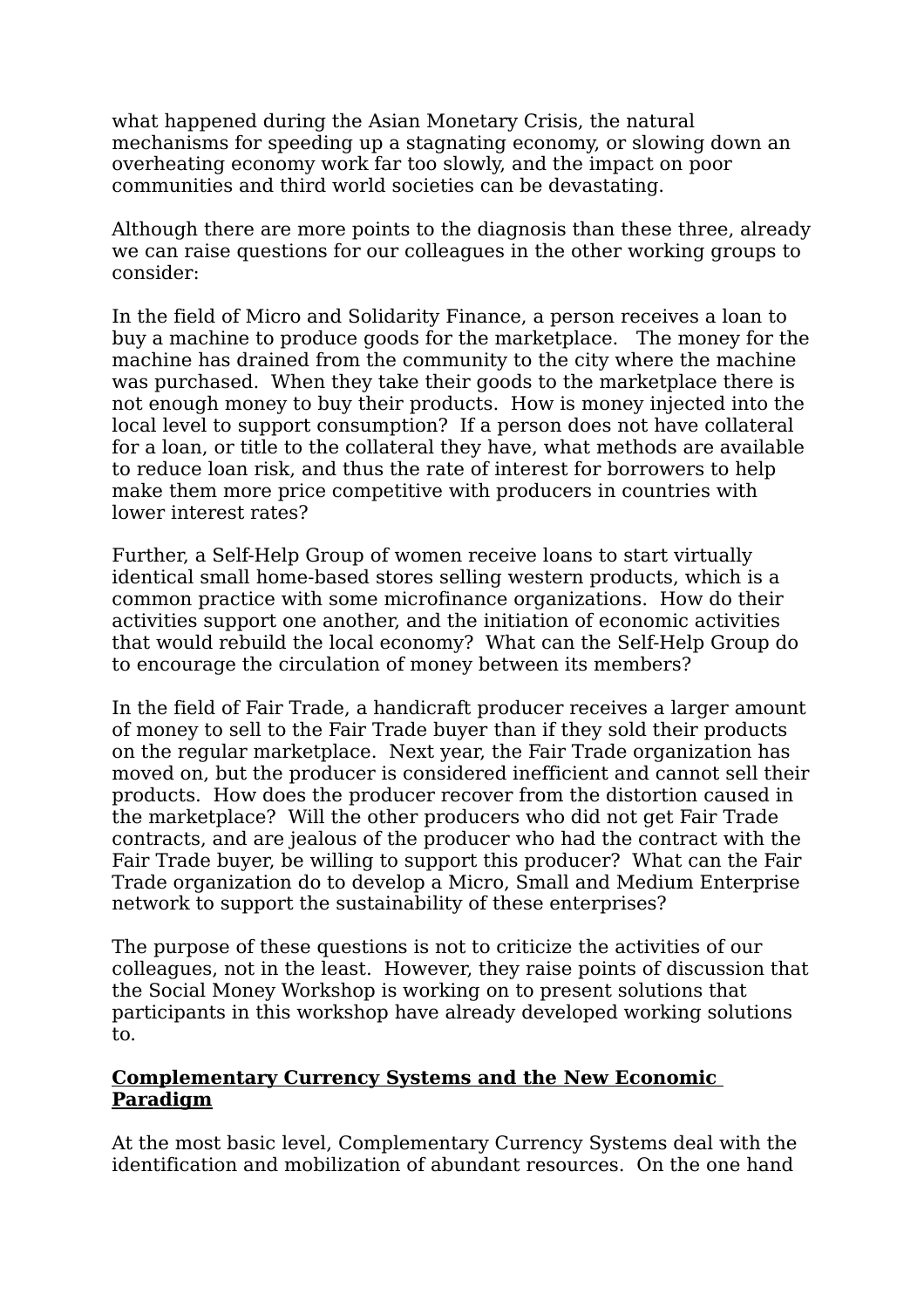these are social resources: knowledge, skills, education, human energy and the capacity to think and act, to work together to achieve goals and bring our ideas to reality. On the other hand these are monetary and economic resources: loans, capital, and networks for the circulation of money that mobilize social resources toward not only the meeting of basic needs, but the great achievements of human society. It was not the kind of scarce money that we use today that financed the construction of the pyramids or the cathedrals, but the kind of abundant money we are talking about when we talk about Complementary Currency Systems.

Nearly every monetary crisis has generated new forms of money, which often circulated next to each other as a complementary currency. Some of these systems continue to this day, such as the Channel Islands currencies used in Jersey and Guernsey, or the WIR Bank in Switzerland or JAK Bank in Sweden, or the Thailand and Japanese currencies issued during the Asia Monetary Crisis. Others have faded from use but not from memory, such as the City Money in Germany during the Weimar Republic, the Worgl Currency System in Austria, or Depression-Era complementary currencies issued during the Great Depression. The variety of reasons for issuing these currencies aside from Monetary Crisis, and the variety of results achieved has proven their usefulness and practicality in achieving an Economy of Solidarity.

Different Complementary Currency Systems are used to achieve different goals, whether social and cultural, economic and environmental development. These different systems are distinguished but not separated into two main methodological approaches, the approach of valuing currencies through social trust, and the approach of valuing currencies through contracts that value the currencies with resources or with national currency.

The first approach, valuing currencies through social trust, is used by systems known as Local Exchange Trading Systems, Open Money, Time Banks, Red de Trueque Solidario and HOURS systems. In these systems, the money is issued locally under the social control of the community. The goals are social inclusion and cohesion, the valuation of activities that are traditionally undervalued, such as the work of women, the exchange of local knowledge, products, services and time. These are the systems are generally referring to when we talk about Social Money Systems.

The second approach, valuing currencies with natural resources or national currency is more recent in modern practice, although there is a long history of examples, from "Warehouse Receipts" used in ancient Mesopotamia, Egypt and the Middle East such as the Shekel which means "bushel of wheat", to convertible voucher currencies, monetized coupons and gift certificates such as the Monneta Regio, WIR and JAK Banks, Strohalm's Fomento and Consumer Commerce Circuit programs, Saltspring Island and Toronto Dollars which are worth their face value alongside national currency in stores, to currencies valued in electrical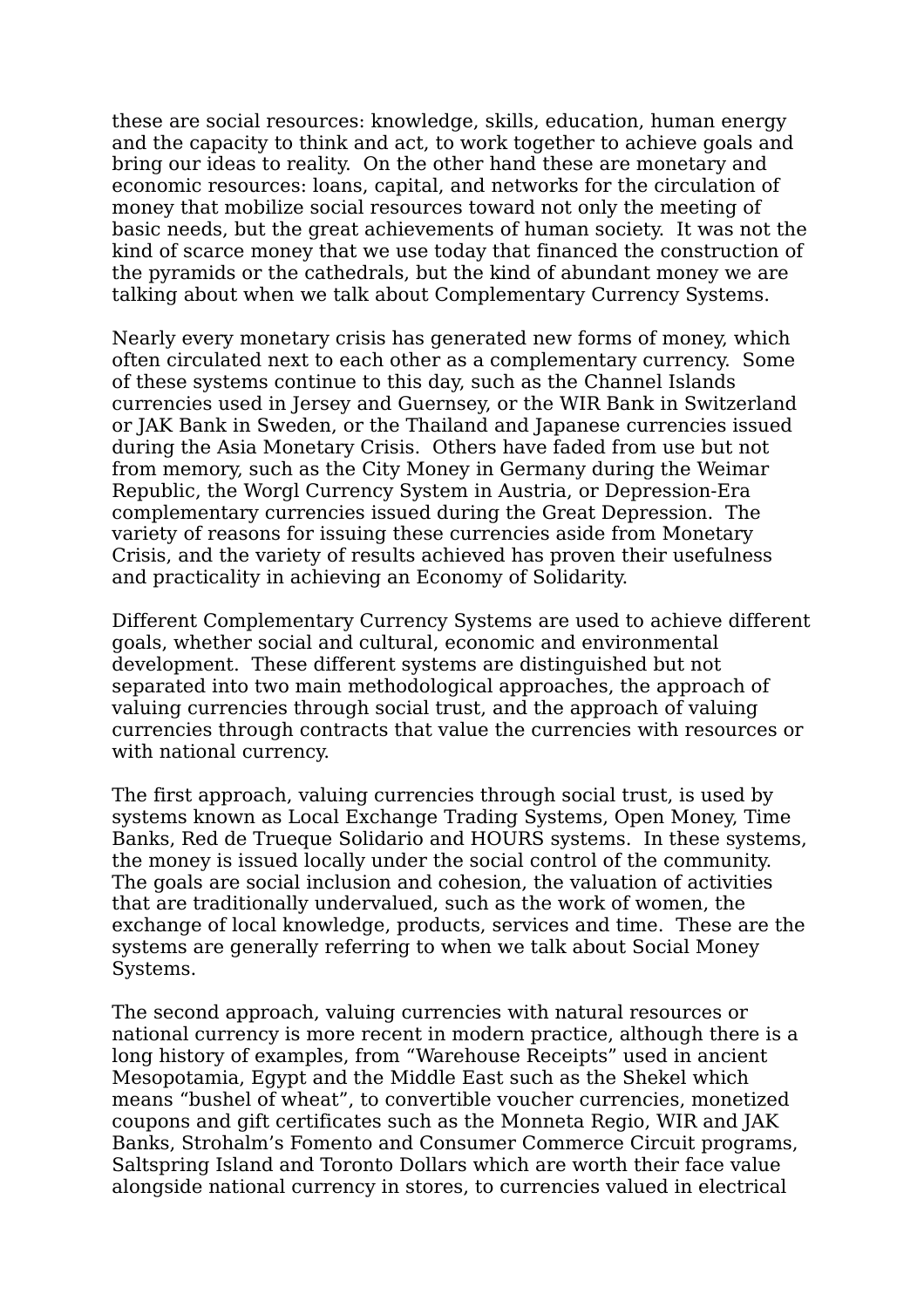units, carbon, forest and water resources. Although systems that use these methodologies may also be considered as Social Money Systems, often they are not under broad social control and instead managed by a government, warehouse, company or formal organization that is responsible for maintaining their value.

This second approach has led to programs that are very similar to or work in collaboration with Micro, Small and Medium Enterprise Clusters, Micro and Solidarity Finance and Fair Trade, although with some modifications it would be very possible for groups using the first approach mentioned above to also engage in many of these same activities.

### **Case Studies:**

Thailand: The Boon Kud Chum Complementary Currency System

Thailand was one of the countries that was hardest hit by the Monetary Crisis which began in 1997. While the other countries of Asia except for Malaysia, which pursued a wise strategy of controls on capital flight, were deeply affect by the crisis, in these countries it meant extreme poverty for those who were already extremely poor. The rural areas emptied out into the cities in a desperate search for scarce money. Two rural fieldworkers, Jeff Powell from Canada and Menno Salverda from Holland who were working with the Canadian organization CUSO and the British organization VSO, began exploring complementary currency systems as a way to stem the flow of people and money from the rural areas. With the support of CUSO, they conducted a series of workshops in different parts of Thailand, and settled on a partnership with the cluster of villages of Kud Chum in northeastern Thailand, about an hour's drive from the Mekong River and Cambodia.

The village was a healthy and active Buddhist society with its own Monastery which was very active in community economic development. The villagers were inclusive and close-knit, working the rice fields together and bartering what they did not need for themselves. A semiformal barter organization was formed by a group of farmers themselves, and a project in the village was underway to construct a Farmer's Cooperative Rice Mill to collect and sell their organic rice. As the fieldworkers could speak Thai and the local Lao language, and were able to live in the village with its extremes of high temperature, severe drought in one season and severe flooding in the other, poor living conditions and a diet where insects, rodents and reptiles contribute to the protein in the villagers' diet, they quickly immersed themselves in their project with partnership with the Head of the Village, and Abbott from the Monastery.

As this was the first complementary currency system to be introduced in Asia outside of Japan, they conducted extensive research on the state of complementary currency systems at the time to determine the most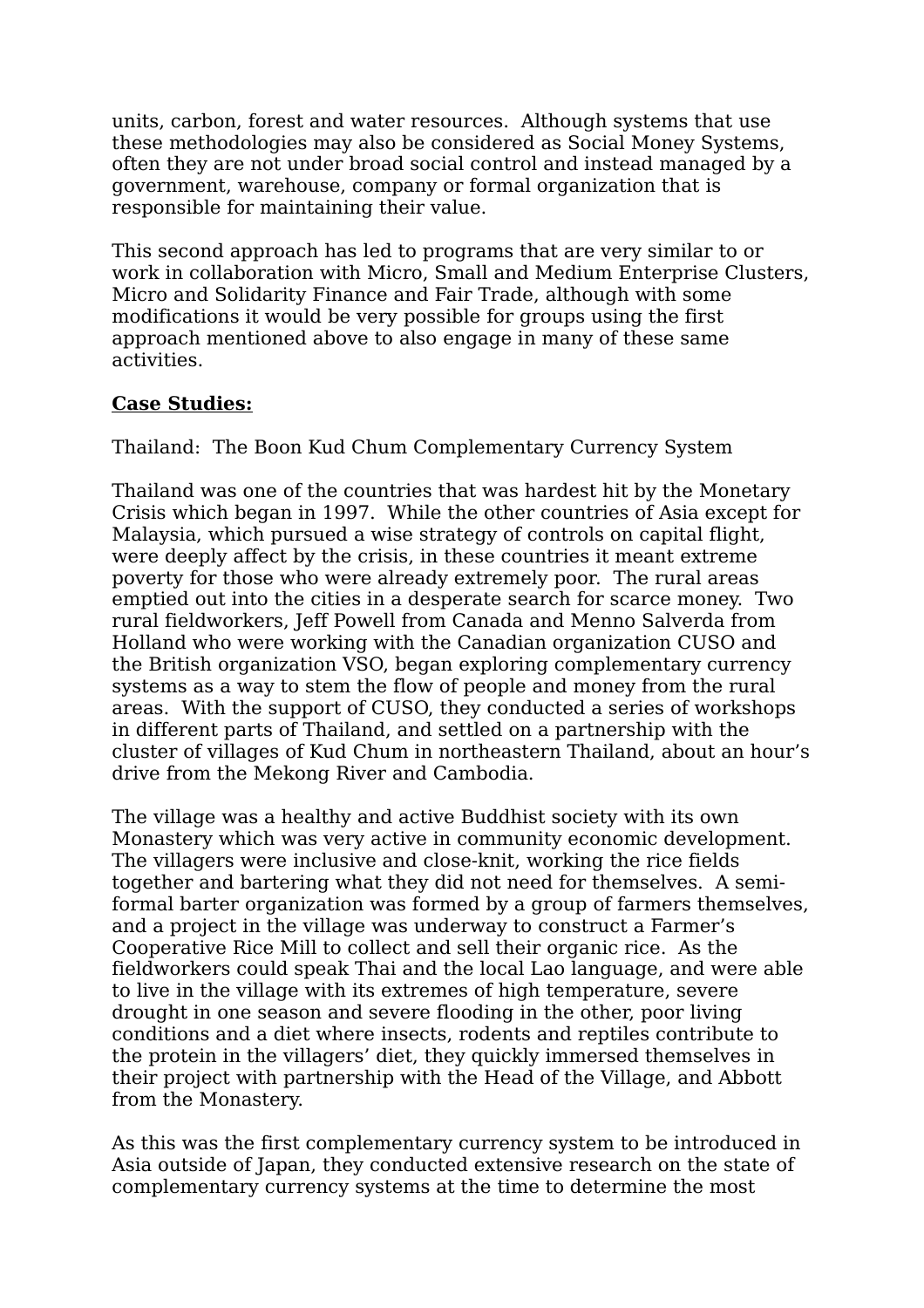suitable system for the community, deciding on a modification of the Mutual Credit/LETS model: an interest-free accounting system where people could withdraw complementary currency notes which had an equivalent value to the Thai Baht. Through their dedication to the project, regular workshops and discussions, the villagers' enthusiasm grew and a group was trained to manage the system.

In early 2000 the system was launched, and it almost immediately gained national media attention[1](#page-5-0). The governor of Bangkok came to visit, along with other Thai dignitiaries who expressed their interest in the system. and appreciation for the villagers in taking the initiative to deal with the affects of the monetary crisis on their communities. However, this led to concern about violations of the Finance and Banking laws of Thailand and fears of national disintegration and abuse of the system, and by March of that year the Bank of Thailand suspended operations of the system pending an investigation. With assistance from the Law Society of Thailand and meetings with Government and Banking officials, the villagers were able to explain and prove that the system would not affect the national economic system and was not an attempt to separate northeastern Thailand into a new economic zone or country. Within a few months the system was allowed to restart pending a few changes, namely that the informal name of the community organization, "Bank of Bia Kud Chum" and the name of the currency "Bia" which was the name of the traditional currency from ancient times was not allowed and was changed to "Boon" which means "helping each other". Also, each note was to receive a rubber stamp in red which said that "this is not money", meaning that it was not a substitute for the national legal tender, or an attempt to subvert the national economy.

The system continues to this day, but has become smaller as the Thai economy has recovered, during which time electricity and a few telephones were brought to the village, and main roads paved in concrete. In 2002, the rural development workers finished their contracts and returned to new jobs in their home countries, leaving the project to be managed by the Local Development Institute of Thailand and the Country Director of CUSO. During the time of the media coverage and investigation by the Bank of Thailand, a number of academics from the top universities of Thailand became interested in the system, and as interest in the Boon Kud Chum waned in the Local Development Institute, the academics formed an organization to assist the group in Kud Chum, and spread the system to other areas. As one of the main academics, retired Professor Dr. Apichai Puntasen worked closely with the King of Thailand on the development of the King's Concept of the Economy of Sufficiency, he was in a position to receive funding from the King's Thailand Research Fund for several years to support the spread and development of Complementary Currency Systems throughout Thailand. Today there are more than a dozen

<span id="page-5-0"></span> $1$  Many of these articles have been saved for posterity and are available at [http://www.appropriate-economics.org/asia/asia.html#thai](http://www.appropriate-economics.org/asia/asia.html#hai)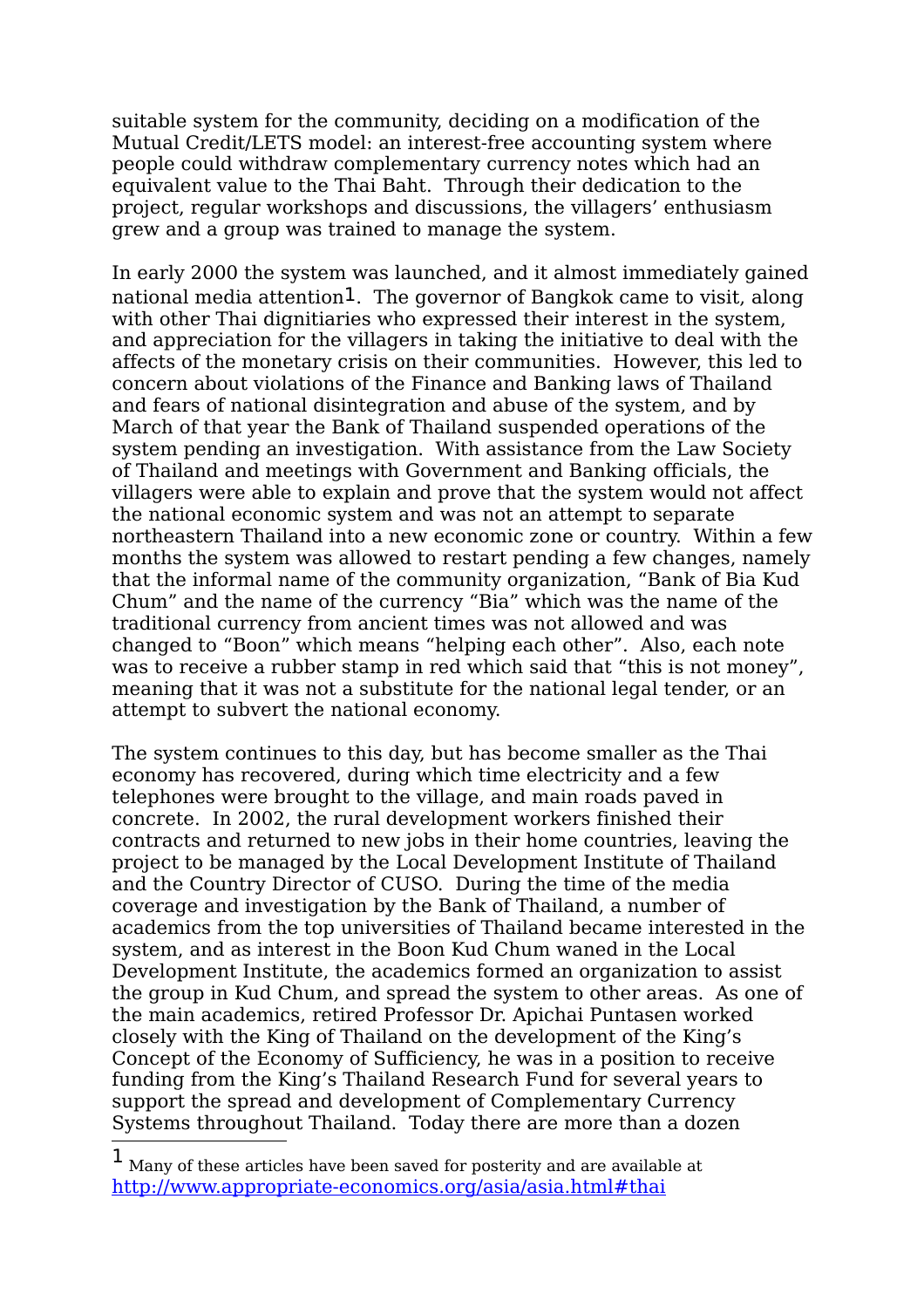systems, in different regions of Thailand, in urban and rural areas and among Muslim and Buddhist communities. Although the basic design of the system is the same in the different communities, the organization is looking to support local enterprises and has begun research into Voucher Currency System methodologies to target the systems towards micro and small enterprise development.

Honduras: the COMAL Micro-Small-Medium Enterprise Network Cluster

COMAL is a marketing organisation for basic consumer goods that started its activities in 1997. The network includes 42 social organizations. Its members (and target group) consist of small producers and consumers in rural Honduras. COMAL aims to improve the rural economy by offering basic consumer goods at a fair price for both producer and consumer. It supplies more than 400 community shops who serve an estimated 16,000 consuming families. The distribution takes place through one central buying unit and several regional distribution centres throughout the country. COMAL forms part of an international network of community marketing organisations, called RELACC, which represents 623 grassroots and second level organisations in almost all Latin American countries.

Whereas most conventional development organisations focus on the production side of the economy, COMAL has chosen to also include the consumption side: a farmer is not only a producer but also a consumer (the "prosumer"-concept). COMAL tries to include as many internally produced products as possible within the assortment marketed, but the range of products is still small (mainly beans and corn). In order to increase this range, COMAL has identified several products that can be produced in the distinctive rural areas. The slogan of COMAL is "marketing at a fair price and weight, supporting the small producer and consumer" which clearly reflects the double focus on both production and consumption.

The central unit buys produce from farmer's organizations, but instead of paying with national currency, COMAL pays with its own network currency, called UDIS. In this way, the national currency is freed up to pay suppliers of goods that are outside of the network in cash or buying in larger quantities and thus obtaining better prices. Local producers also have access to a credit program consisting of loans partly in national currency, partly in UDIS. Preference is given to enterprises that can supply to the network and accept UDIS, thus building the network to include an increasingly wider range of goods and services.

At the same time, another system has been implemented to target the development of specific industries by channelling enterprise development funding using a Strohalm methodology called Fomento, meaning "to drive or push". This methodology applies a combination of national currency and complementary currency to the construction and equipping of enterprises, paying for materials and machinery in national currency,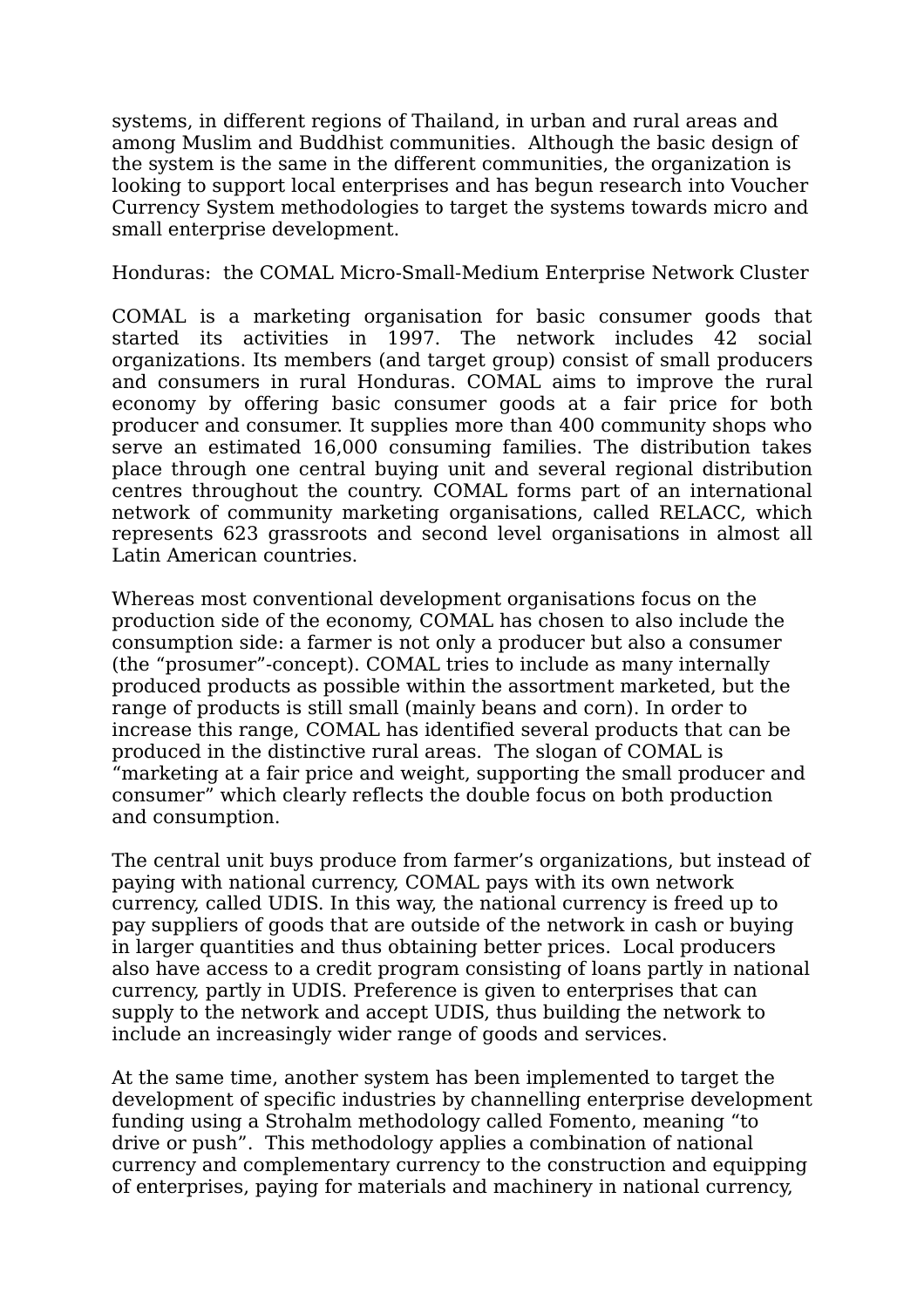and labor in part national currency and complementary currency, as well as loans made in national currency which can be repaid either in national currency or preferably, in complementary currency. This system creates demand for the new enterprise's products, and targets circulation to help the fledgling enterprise through its early days until it is able to join the regular network and the enterprise development funds have been exhausted. Thus it is a temporary system designed to achieve a temporary goal. This model, first successfully applied in the construction of a School in the city of Fortaleza in Brazil, proved itself to capable of achieving circulation of 25% higher than a typical development project[2](#page-7-0), and results which had a beneficial impact on the surrounding community.

### **2. Vision and Main Challenges**

Our main vision is to change the present perspective of economics from one of scarcity to one of abundance. We have discovered that this change leads to several important social and psychological results. One major shift is from a needs-based mentality to an asset-based mentality. If we are only looking at what we do not have, what our community or country does not have, then we create a mentality of poverty and helplessness, of dependence on others for aid and assistance. We do not see the opportunities to work with what we do have.

When we do see what we do have and work to give value to and mobilize these assets, our willingness to cooperate increases. We begin to recognize our interdependence, and how we can profit from combining our assets. This is in stark contrast to the competitiveness between people, not only in wealthy societies but even in some very poor ones as well. This is not the kind of competitiveness that leads to production efficiency, but to withholding resources in order to prevent others from advancing past us.

This shift in perspective gives us the vision of an inclusive economic system that provides opportunity for everyone to participate, to give according to their abilities. And by giving in this way, we receive the vision of meeting local needs using local resources, using a local medium of exchange that respects these resources to use them optimally and sustainably. For us, these visions illuminate the path to a new economic paradigm.

Along the path, we face a number of challenges that that the Social Money Workshop has been working to overcome. The rapid growth in the number of systems, the types of methodologies used, the socialcultural-linguistic backgrounds has made it essential to improve

<span id="page-7-0"></span> $\overline{\textbf{2}}$  The third-party research report is published in the Fomento/Bonus section at <http://www.strohalm.org/materials.html>